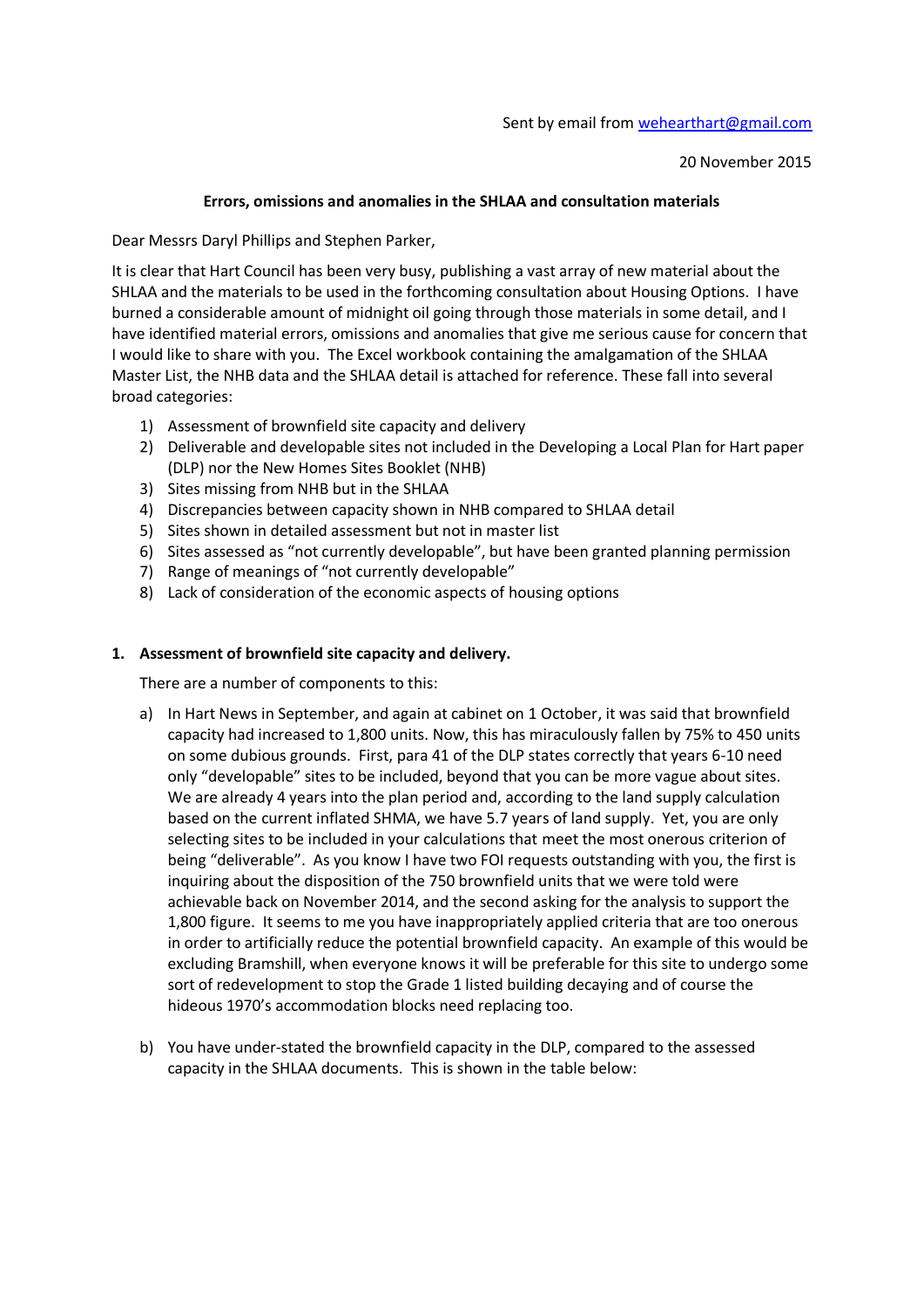| <b>Parish/Ref</b>            | <b>Sum of Site</b><br><b>Assessment</b><br><b>Capacity</b><br>(Low) | <b>Sum of Site</b><br><b>Assessment</b><br><b>Capacity</b><br>(High) | Sum of<br><b>Brownfield</b><br><b>Capacity in</b><br><b>Table 1 in</b><br><b>DLP</b> doc |
|------------------------------|---------------------------------------------------------------------|----------------------------------------------------------------------|------------------------------------------------------------------------------------------|
| <b>Blackwater and Hawley</b> | 320                                                                 | 320                                                                  | 300                                                                                      |
| <b>SHL100</b>                | 320                                                                 | 320                                                                  | 300                                                                                      |
| <b>Church Crookham</b>       | 6                                                                   | 6                                                                    | 8                                                                                        |
| <b>SHL28</b>                 | 6                                                                   | 6                                                                    | 8                                                                                        |
| <b>Elvetham Heath</b>        | 45                                                                  | 45                                                                   | 45                                                                                       |
| <b>SHL104</b>                | 45                                                                  | 45                                                                   | 45                                                                                       |
| <b>Fleet</b>                 | 221                                                                 | 221                                                                  | 83                                                                                       |
| <b>SHL113</b>                | 12                                                                  | 12                                                                   | 17                                                                                       |
| <b>SHL245</b>                | 8                                                                   | 8                                                                    | 14                                                                                       |
| <b>SHL320</b>                | 150                                                                 | 150                                                                  | 20                                                                                       |
| <b>SHL322</b>                | 37                                                                  | 37                                                                   | 17                                                                                       |
| <b>SHL41</b>                 | 6                                                                   | 6                                                                    | 6                                                                                        |
| <b>SHL42</b>                 | 8                                                                   | 8                                                                    | 9                                                                                        |
| <b>Grand Total</b>           | 592                                                                 | 592                                                                  | 436                                                                                      |

This shows that the capacity shown in the DLP (excluding the 20 units from the sites with planning permission) is some 156 units lower than your own assessments in the SHLAA documents with most of the discrepancy arising from sites SHL320 & 322. Correcting this would reduce the net requirement by 156 units.

c) In Figure 2 of the DLP, you assert that 52% of the development completed or where permission has been granted since 2011 is on brownfield sites. Yet at September Council, a question was asked along similar lines and the response was "these figures exclude brownfield sites that require planning permission, because those are not currently split between greenfield and brownfield developments". This leads one to conclude either that you have simply made up the figures in the DLP, or you knowingly misled the Council and the public in September. Which is it?

### **2. Deliverable and developable sites not included**

There's a large number of deliverable and developable sites that are in the SHLAA but not apparently referred to in the DLP or the NHB. A list if these is shown in the table below (some of which are in the NHB):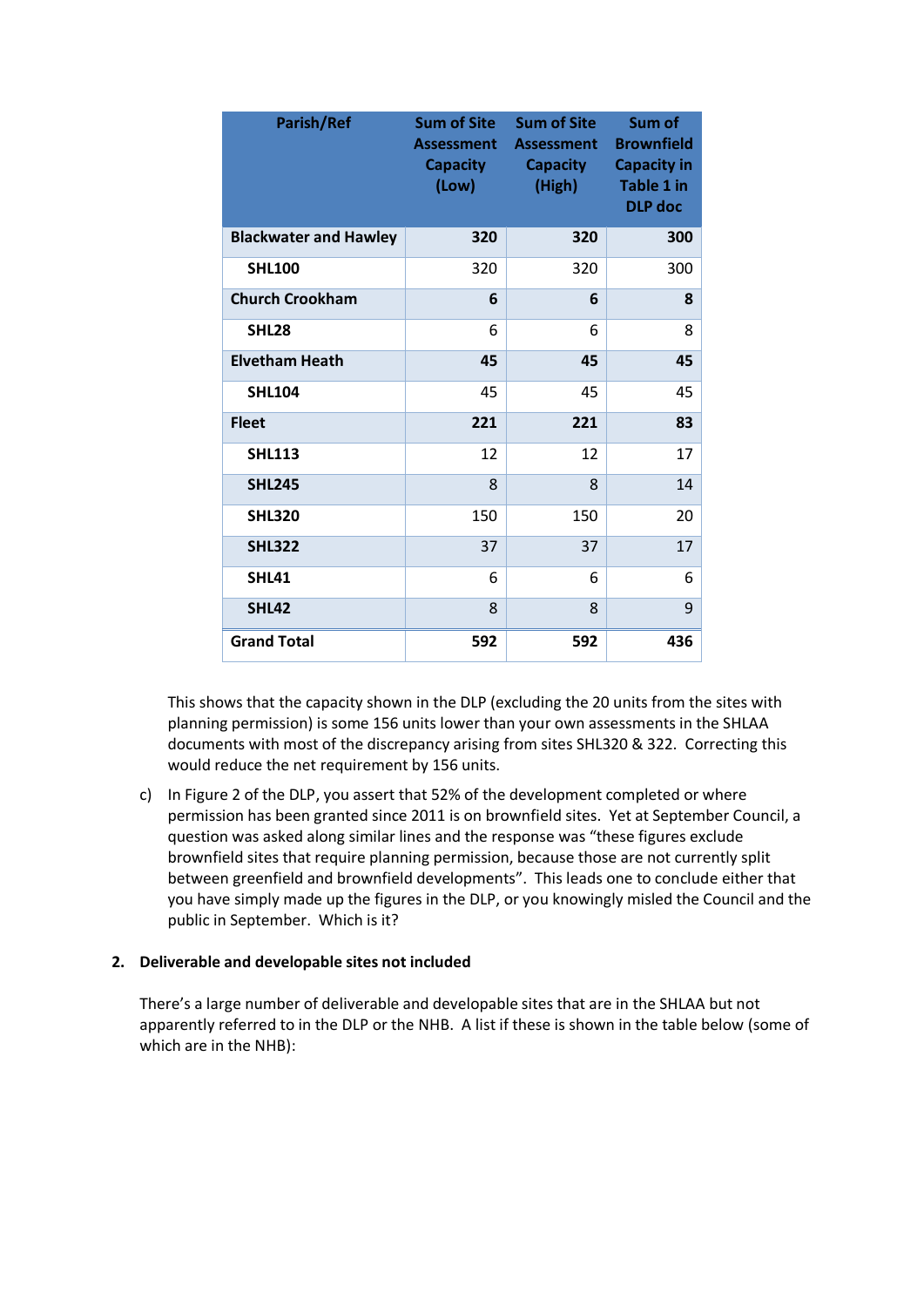| <b>Parish/Ref</b>            | Sum of<br><b>NHB</b><br><b>Capacity</b> | <b>Sum of Site</b><br><b>Assessment</b><br><b>Capacity</b><br>(Low) | <b>Sum of Site</b><br><b>Assessment</b><br><b>Capacity</b><br>(High) |
|------------------------------|-----------------------------------------|---------------------------------------------------------------------|----------------------------------------------------------------------|
| <b>Blackwater and Hawley</b> |                                         | 320                                                                 | 320                                                                  |
| <b>SHL100</b>                |                                         | 320                                                                 | 320                                                                  |
| <b>Church Crookham</b>       |                                         | 6                                                                   | 6                                                                    |
| <b>SHL28</b>                 |                                         | 6                                                                   | 6                                                                    |
| <b>Elvetham Heath</b>        |                                         | 45                                                                  | 45                                                                   |
| <b>SHL104</b>                |                                         | 45                                                                  | 45                                                                   |
| <b>Fleet</b>                 | 25                                      | 243                                                                 | 248                                                                  |
| <b>SHL113</b>                |                                         | 12                                                                  | 12                                                                   |
| <b>SHL245</b>                |                                         | 8                                                                   | 8                                                                    |
| <b>SHL275</b>                | 25                                      | 12                                                                  | 17                                                                   |
| <b>SHL320</b>                |                                         | 150                                                                 | 150                                                                  |
| <b>SHL322</b>                |                                         | 37                                                                  | 37                                                                   |
| <b>SHL41</b>                 |                                         | 6                                                                   | 6                                                                    |
| <b>SHL42</b>                 |                                         | 8                                                                   | 8                                                                    |
| <b>SHL69</b>                 |                                         | 10                                                                  | 10                                                                   |
| <b>Hartley Wintney</b>       |                                         | 6                                                                   | 6                                                                    |
| <b>SHL95</b>                 |                                         | 6                                                                   | 6                                                                    |
| <b>Hook</b>                  |                                         | 550                                                                 | 550                                                                  |
| <b>SHL1&amp;2</b>            |                                         | 550                                                                 | 550                                                                  |
| South Warnborough            | 16                                      | 16                                                                  | 16                                                                   |
| <b>SHL172</b>                | 16                                      | 16                                                                  | 16                                                                   |
| <b>Grand Total</b>           | 41                                      | 1,186                                                               | 1,191                                                                |

The land supply document shows a total of 3,878 units built, permitted or deliverable up until 1 April 2015, some 722 below the 4,600 figure you assert in the DLP. I accept that 340 units from SHL1 & 2 and 10 from SHL69 are included in the land supply. But the land supply does not include 300 units from Watery Lane. Netting all of this off, then there are around 5,000 units already accounted for by being completed, permitted or deliverable, which would reduce the current net requirement by ~400 units compared to what you assert in the DLP.

## **3. Sites missing from NHB but in the SHLAA**

There are 76 units on sites in the SHLAA that are not already on the brownfield list and not strategic sites that do not appear in the NHB. These are shown in the table below:

| Parish/Ref   | Sum of<br><b>NHB</b><br><b>Capacity</b> | <b>Sum of Site</b><br><b>Assessment</b><br><b>Capacity</b><br>(Low) | <b>Sum of Site</b><br><b>Assessment</b><br><b>Capacity</b><br>(High) |
|--------------|-----------------------------------------|---------------------------------------------------------------------|----------------------------------------------------------------------|
| <b>Fleet</b> |                                         | 10                                                                  | 10                                                                   |
| SHL69        |                                         | 10                                                                  | 10                                                                   |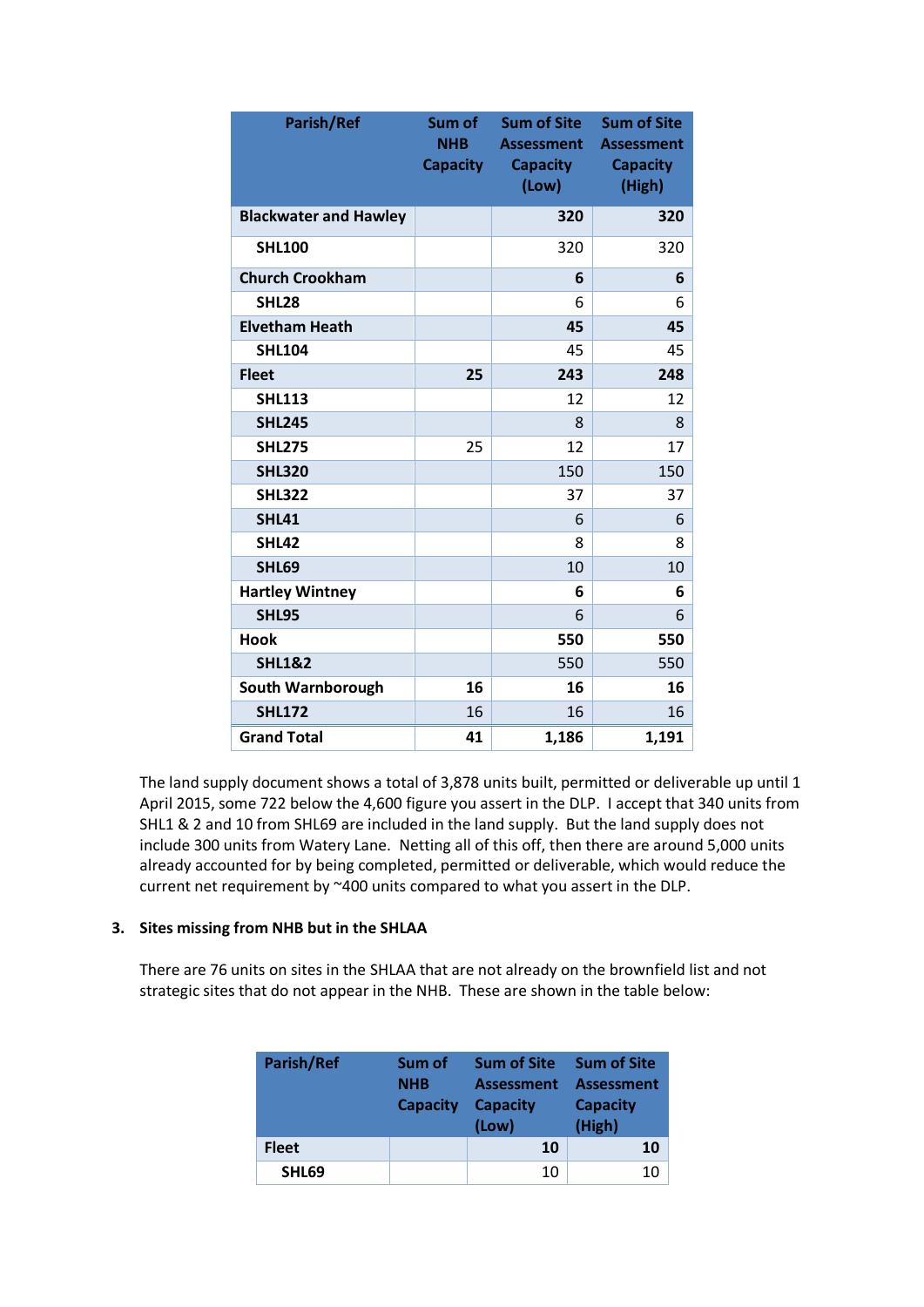| <b>Parish/Ref</b>      | Sum of<br><b>NHB</b><br><b>Capacity</b> | <b>Sum of Site</b><br><b>Assessment</b><br><b>Capacity</b><br>(Low) | <b>Sum of Site</b><br><b>Assessment</b><br><b>Capacity</b><br>(High) |
|------------------------|-----------------------------------------|---------------------------------------------------------------------|----------------------------------------------------------------------|
| <b>Hartley Wintney</b> |                                         | 6                                                                   | 6                                                                    |
| <b>SHL95</b>           |                                         | 6                                                                   | 6                                                                    |
| <b>Heckfield</b>       |                                         | 5                                                                   | 5                                                                    |
| <b>SHL157</b>          |                                         | 5                                                                   | 5                                                                    |
| <b>Mattingley</b>      |                                         | 48                                                                  | 48                                                                   |
| <b>SHL160</b>          |                                         | 48                                                                  | 48                                                                   |
| <b>Yateley</b>         |                                         | 7                                                                   | 7                                                                    |
| <b>SHL18</b>           |                                         | 7                                                                   | 7                                                                    |
| <b>Grand Total</b>     |                                         | 76                                                                  | 76                                                                   |

This raises the question as to why these sites have not been included in the NHB process either as selected or rejected sites.

### **4. Discrepancies between capacity in NHB and SHLAA**

There are material discrepancies between the site capacities shown in the NHB and those in the SHLAA. Sometimes the NHB can be above the SHLAA figures and sometimes below. But overall, adding up all of the sites where the NHB capacity is outside the range of SHLAA lower and upper limits, the NHB shows a lower capacity of some 1,500 units. This demonstrates that the potential capacity of dispersal sites is being materially under-stated. These sites are shown in the table in Appendix 1.

## **5. Sites present in the detail of the SHLAA but not on the master list, and hence not in the NHB, nor mentioned in the DLP.**

There are three sites, SHL167, 168 and 169 appear in the detailed assessments of sites, but not on the master list.

### **6. Sites shown as "not currently developable" but have in fact been granted planning permission**

Sites SHL68 and SHL117 are listed in the detail SHLAA documents as "not currently developable", but according to the master list of sites have been granted planning permission.

### **7. Range of meanings of "not currently developable"**

It is clear from the above that the term "not currently developable" is a somewhat elastic phrase that can include sites that are just an administrative stroke of the pen away from deliverability as well as sites that face very significant challenges. Many sites in the NHB and of course many of the strategic sites face very significant challenges that it is difficult to see how they can be remedied, such as proximity to flood zones, SSSI's, SINCs, TPOs and the SPA and lack of proximity to existing settlements whereas others are much closer to deliverability.

However, the main materials being circulated for the consultation do not make this distinction clear.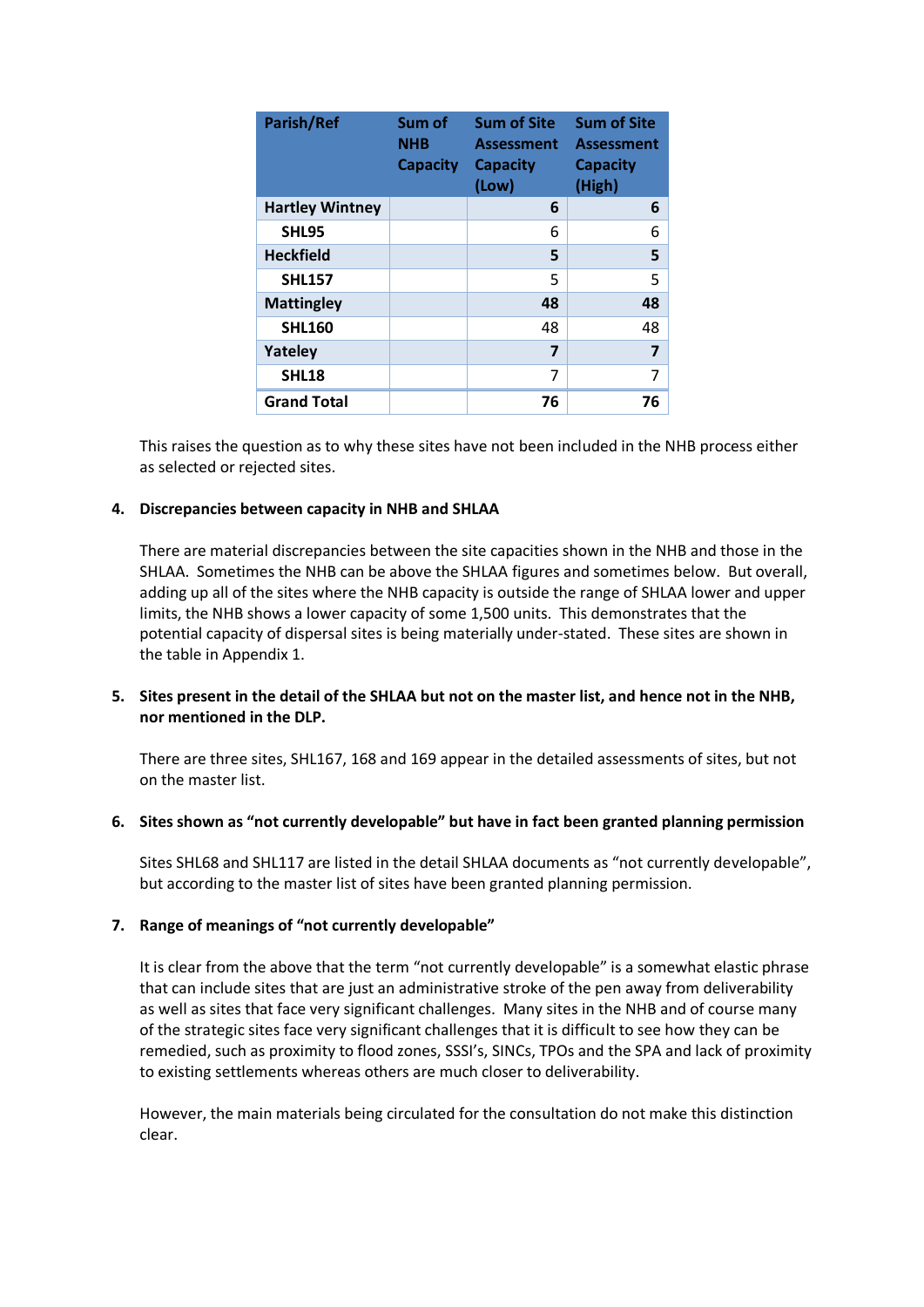#### **8. Lack of discussion about economics**

The discussion about infrastructure costs in the DLP, with the only mention of costs being the woefully £30m for a new motorway junction – I would think there is little chance of change out of £100m. But even so this misses out other important infrastructure items like the local road system, new or upgraded railway station, widening of the railway bridges over the local roads, new sewage farm, burying overhead power lines, new schools and new healthcare facilities to name but a few. Hart currently has a £78m infrastructure funding deficit, Hampshire as a whole £1.9bn and the local NHS is predicted to have a large annual funding deficit.

These issues associated with a new town should be spelled out in detail, and I would think many of the same issues will arise with urban extensions.

It is certainly true that these issues will need to be resolved before the Local Plan can be found sound at examination.

So, what are we to conclude from the above? First, the discrepancies outlined above, once corrected will make a very material difference to the calculation of how many more houses we need to build on green field sites (if any) and the capacity of each parish to deliver them. I do not wish to subscribe to conspiracy theories. However, the sum-total of the above, coupled with the obvious single-minded desire on the part of some members to push through a new town at all costs, leads me to conclude that either the people who created these consultation documents were incompetent or they are by their omission or intent about to mislead the public. It is also clear that whatever systems and processes you are using to plan, manage, monitor and control the SHLAA are completely inadequate with such large discrepancies between different views of the same data.

It is clear to me that the forthcoming consultation should be postponed until these discrepancies are ironed out.

I would like you to treat this letter as a formal complaint and respond according to LGO guidelines. I might also add that I will copy this letter to the chairman of the Standards Committee to ask him to set up an investigation and to our Local MP. You might expect this letter and your response to be presented as evidence in any examination of the Local Plan.

Yours sincerely,

David Turver.

cc: Peter Kern, Chairman of Hart DC Standards Committee Ranil Jayawardena, MP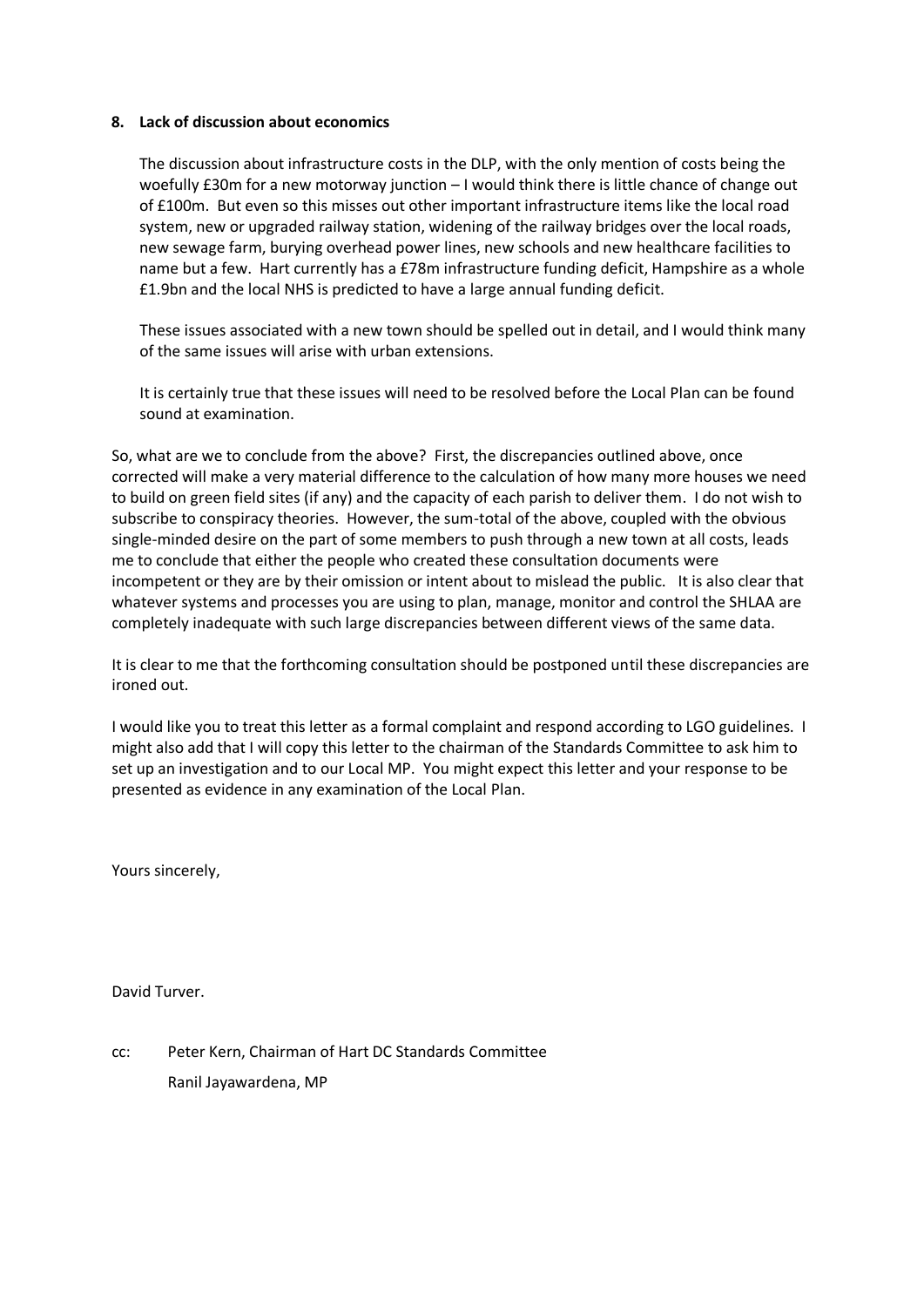# **Appendix 1:**

| Parish/Ref                   | <b>Sum of NHB</b> | <b>Sum of Site</b>    | <b>Sum of Site</b>     |
|------------------------------|-------------------|-----------------------|------------------------|
|                              | <b>Capacity</b>   | <b>Assessment</b>     | <b>Assessment</b>      |
|                              |                   | <b>Capacity (Low)</b> | <b>Capacity (High)</b> |
| <b>Blackwater and Hawley</b> | 15                | 12                    | 12                     |
| <b>SHL21</b>                 | 15                | 12                    | 12                     |
| <b>Bramshill</b>             | 300               | 250                   | 250                    |
| <b>SHL106</b>                | 300               | 250                   | 250                    |
| Crondall                     | 112               | 130                   | 130                    |
| <b>SHL159</b>                | 65                | 100                   | 100                    |
| <b>SHL72</b>                 | 16                | 18                    | 18                     |
| <b>SHL76</b>                 | 31                | 12                    | 12                     |
| Crookham Village             | 70                | 100                   | 100                    |
| <b>SHL53</b>                 | 70                | 100                   | 100                    |
| Dogmersfield                 | 40                | 5                     | 10                     |
| <b>SHL39</b>                 | 40                | 5                     | 10                     |
| Eversley                     | 91                | 123                   | 123                    |
| <b>SHL127</b>                | 50                | 70                    | 70                     |
| <b>SHL140</b>                | 41                | 53                    | 53                     |
| Ewshot                       | 120               | 187                   | 187                    |
| <b>SHL174</b>                | 63                | 105                   | 105                    |
| <b>SHL355</b>                | 48                | 75                    | 75                     |
| <b>SHL80</b>                 | 9                 | $\overline{7}$        | $\overline{7}$         |
| Fleet                        | 706               | 881                   | 886                    |
| <b>SHL102</b>                | 43                | 45                    | 45                     |
| <b>SHL275</b>                | 25                | 12                    | 17                     |
| <b>SHL333</b>                | 500               | 750                   | 750                    |
| <b>SHL50</b>                 | 46                | 60                    | 60                     |
| <b>SHL51</b>                 | 92                | 14                    | 14                     |
| Hartley Wintney              | 208               | 287                   | 301                    |
| <b>SHL155</b>                | 117               | 194                   | 194                    |
| <b>SHL216</b>                | 8                 | 6                     | 6                      |
| <b>SHL35</b>                 | 34                | 3                     | 17                     |
| <b>SHL45</b>                 | 25                | 51                    | 51                     |
| <b>SHL91</b>                 | 10                | 11                    | 11                     |
| <b>SHL97</b>                 | 12                | 10                    | 10                     |
| <b>SHL99</b>                 | $\overline{2}$    | 12                    | 12                     |
| Heckfield                    | 169               | 45                    | 65                     |
| <b>SHL109</b>                | 44                | 5                     | 5                      |
| <b>SHL257</b>                | 62                | 20                    | 30                     |
| <b>SHL259</b>                | 63                | 20                    | 30                     |
| Hook                         | 2,090             | 3,849                 | 3,849                  |
| <b>SHL123</b>                | 13                | 20                    | 20                     |